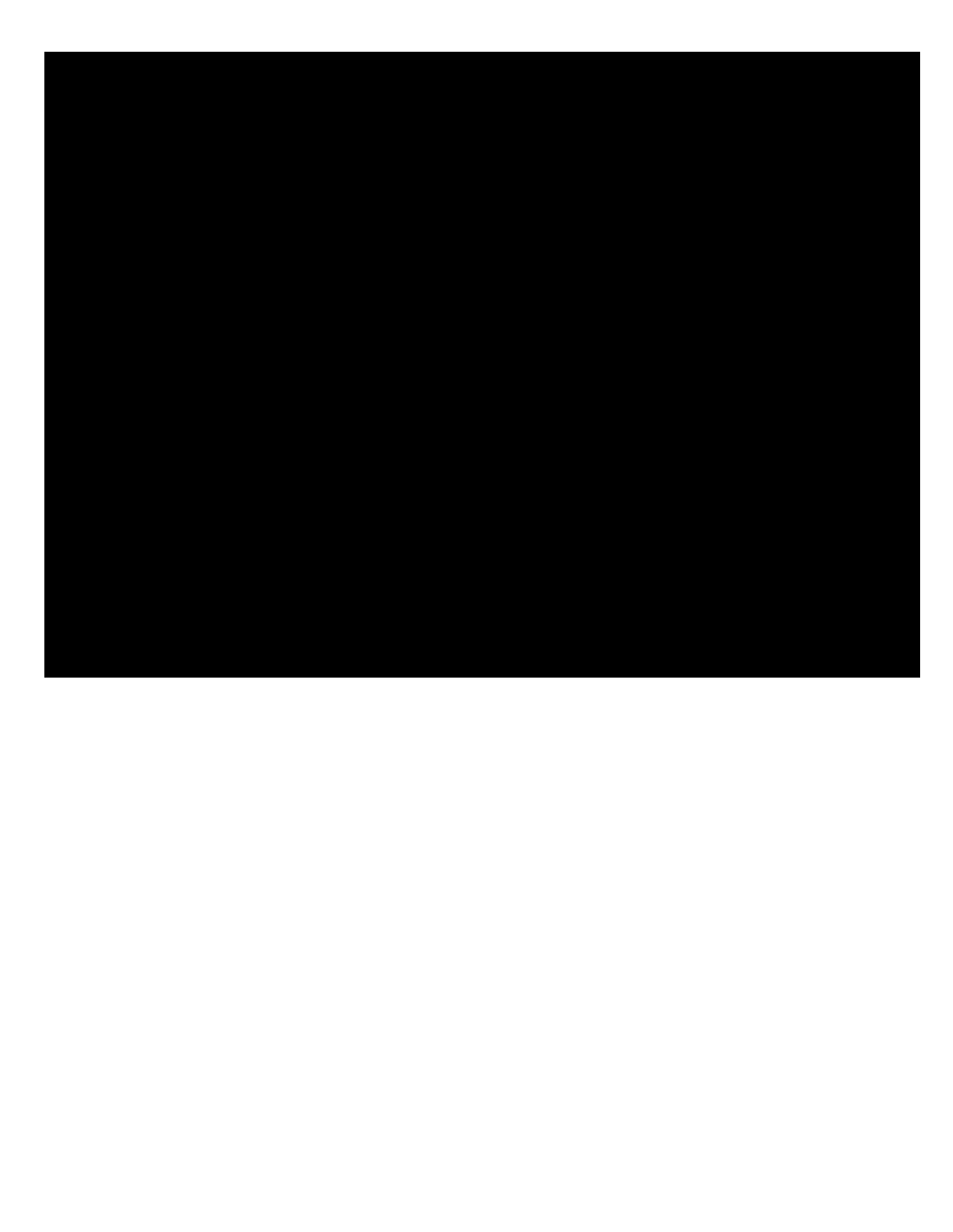## **General DESCRIPTION QTY RESET REMOVE REPLACE TAX O&P TOTAL** 1. Haul debris - per pickup truck load - 2.00 EA 113.74 0.00 0.00 45.50 272.98 including dump fees **For progressive construction debris.** 2. Cleaning Technician - per hour 12.00 HR 0.00 31.23 0.00 74.96 449.72 **For progressive construction clean up - .5 hour/day x 30 days.** 3. Megohmmeter check electrical 1.00 EA 0.00 612.88 0.00 122.58 735.46 circuits - average residence 4. Asbestos test fee - full service 1.00 EA 0.00 575.00 0.00 115.00 690.00 asbestos survey 5. Lead test fee - full service lead 1.00 EA 0.00 495.00 0.00 99.00 594.00 survey 6. Taxes, insurance, permits & fees 1.00 EA ACTUAL (Bid item) Totals: General 0.00 457.04 2,742.16

|                                                                                                             | <b>Demolition</b> |              |               |                |            |        |              |  |  |  |  |
|-------------------------------------------------------------------------------------------------------------|-------------------|--------------|---------------|----------------|------------|--------|--------------|--|--|--|--|
| <b>DESCRIPTION</b>                                                                                          | <b>OTY</b>        | <b>RESET</b> | <b>REMOVE</b> | <b>REPLACE</b> | <b>TAX</b> | $O\&P$ | <b>TOTAL</b> |  |  |  |  |
| The following demolition assumes no asbestos or lead found in testing. Will be modified if either is found. |                   |              |               |                |            |        |              |  |  |  |  |
| 7. General Demolition - per hour                                                                            | 16.00 HR          |              | 36.14         | 0.00           | 0.00       | 115.64 | 693.88       |  |  |  |  |
| 2 men for 8 hours to remove the remaining damaged items.                                                    |                   |              |               |                |            |        |              |  |  |  |  |
| 8. Dumpster load - Approx. 20 yards, 4<br>tons of debris                                                    | 1.00 EA           |              | 478.40        | 0.00           | 0.00       | 95.68  | 574.08       |  |  |  |  |
| <b>Except for attic insulation removal.</b>                                                                 |                   |              |               |                |            |        |              |  |  |  |  |
| Totals: Demolition                                                                                          |                   |              |               |                | 0.00       | 211.32 | 1.267.96     |  |  |  |  |

**Rm. 114**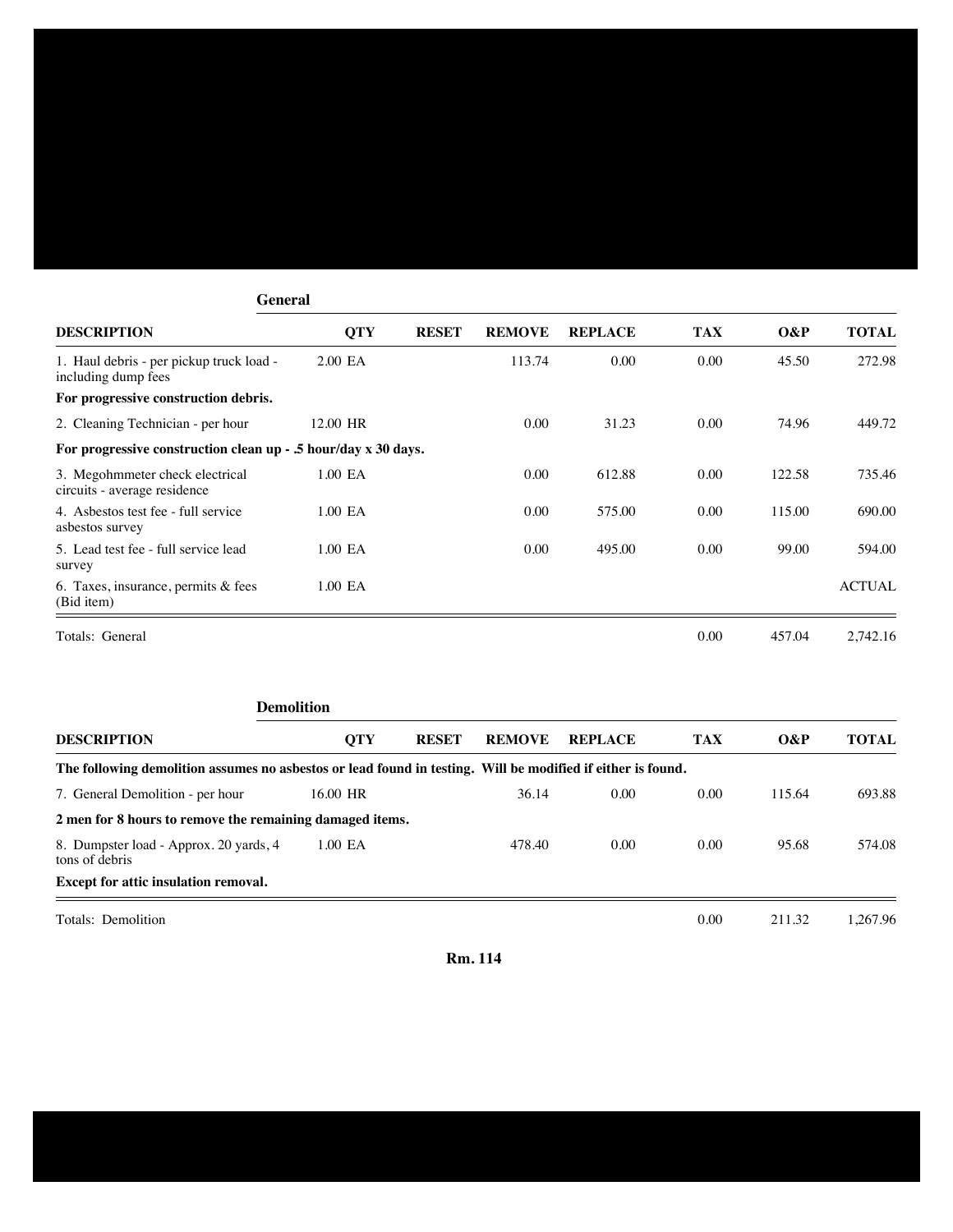| 12'6''<br>$\overline{12}$                                 | <b>Main Area</b>       |                                     |               |                          |                             |                         | Height: 8'   |  |
|-----------------------------------------------------------|------------------------|-------------------------------------|---------------|--------------------------|-----------------------------|-------------------------|--------------|--|
|                                                           |                        | 333.26 SF Walls                     |               | 144.00 SF Ceiling        |                             |                         |              |  |
| roon<br>Main Area                                         |                        | 477.26 SF Walls & Ceiling           |               | 144.00 SF Floor          |                             |                         |              |  |
|                                                           |                        | 16.00 SY Flooring                   |               | 43.00 LF Floor Perimeter |                             |                         |              |  |
|                                                           |                        | 48.00 LF Ceil. Perimeter            |               |                          |                             |                         |              |  |
| Window                                                    |                        | 4' 6" X 4' 1"                       |               |                          | <b>Opens into Exterior</b>  |                         |              |  |
| Bathroom                                                  | Subroom: Main Area (1) |                                     |               |                          | Height: 6' 6"               |                         |              |  |
|                                                           |                        | 44.88 SF Walls                      |               |                          | 5.42 SF Ceiling             |                         |              |  |
|                                                           |                        | 50.30 SF Walls & Ceiling            |               |                          | 5.42 SF Floor               |                         |              |  |
|                                                           |                        | 0.60 SY Flooring                    |               |                          |                             | 6.83 LF Floor Perimeter |              |  |
| $+1' 10"$<br>Closet $(2)$                                 |                        | 9.83 LF Ceil. Perimeter             |               |                          |                             |                         |              |  |
| <b>Missing Wall - Goes to Floor</b>                       |                        | 3' X 6' 6''                         |               |                          | <b>Opens into MAIN_AREA</b> |                         |              |  |
|                                                           | Subroom: Closet (2)    |                                     |               |                          |                             |                         | Height: 8'   |  |
|                                                           |                        | 110.67 SF Walls<br>13.75 SF Ceiling |               |                          |                             |                         |              |  |
| $\tilde{5}^n$<br>ā<br>Closet $(2)$                        |                        | 124.42 SF Walls & Ceiling           |               |                          | 13.75 SF Floor              |                         |              |  |
| ی                                                         |                        | 1.53 SY Flooring                    |               | 13.50 LF Floor Perimeter |                             |                         |              |  |
| $-5'6''$                                                  |                        | 15.50 LF Ceil. Perimeter            |               |                          |                             |                         |              |  |
| <b>Missing Wall - Goes to Floor</b>                       |                        | $2'$ X 6' 8"                        |               |                          | <b>Opens into MAIN_AREA</b> |                         |              |  |
| <b>DESCRIPTION</b>                                        | <b>QTY</b>             | <b>RESET</b>                        | <b>REMOVE</b> | <b>REPLACE</b>           | <b>TAX</b>                  | $O\&P$                  | <b>TOTAL</b> |  |
| The following is for smoke and soot restoration.          |                        |                                     |               |                          |                             |                         |              |  |
| 9. Clean part of the walls and ceiling                    | 603.97 SF              |                                     | 0.00          | 0.26                     | 0.48                        | 31.50                   | 189.01       |  |
| 10. Clean light fixture                                   | $1.00\,$ EA            |                                     | $0.00\,$      | 7.47                     | $0.00\,$                    | 1.50                    | 8.97         |  |
| 11. Clean window unit (per side) 10 -<br>20 SF            | $1.00\,$ EA            |                                     | $0.00\,$      | 10.63                    | $0.00\,$                    | 2.12                    | 12.75        |  |
| 12. Clean drapery hardware                                | 1.00 EA                |                                     | $0.00\,$      | 11.90                    | $0.00\,$                    | 2.38                    | 14.28        |  |
| 13. Clean drapery - per pleat (3'-<br>6'length) - unlined | $10.00$ $\rm PL$       |                                     | 0.00          | 1.01                     | 0.81                        | 2.18                    | 13.09        |  |

14. Clean door (per side) 2.00 EA 0.00 5.10 0.02 2.04 12.26

15. Clean refrigerator - exterior 1.00 EA 0.00 13.69 0.01 2.74 16.44 16. Clean window-mount/through-wall 1.00 EA 0.00 12.33 0.01 2.46 14.80

AC unit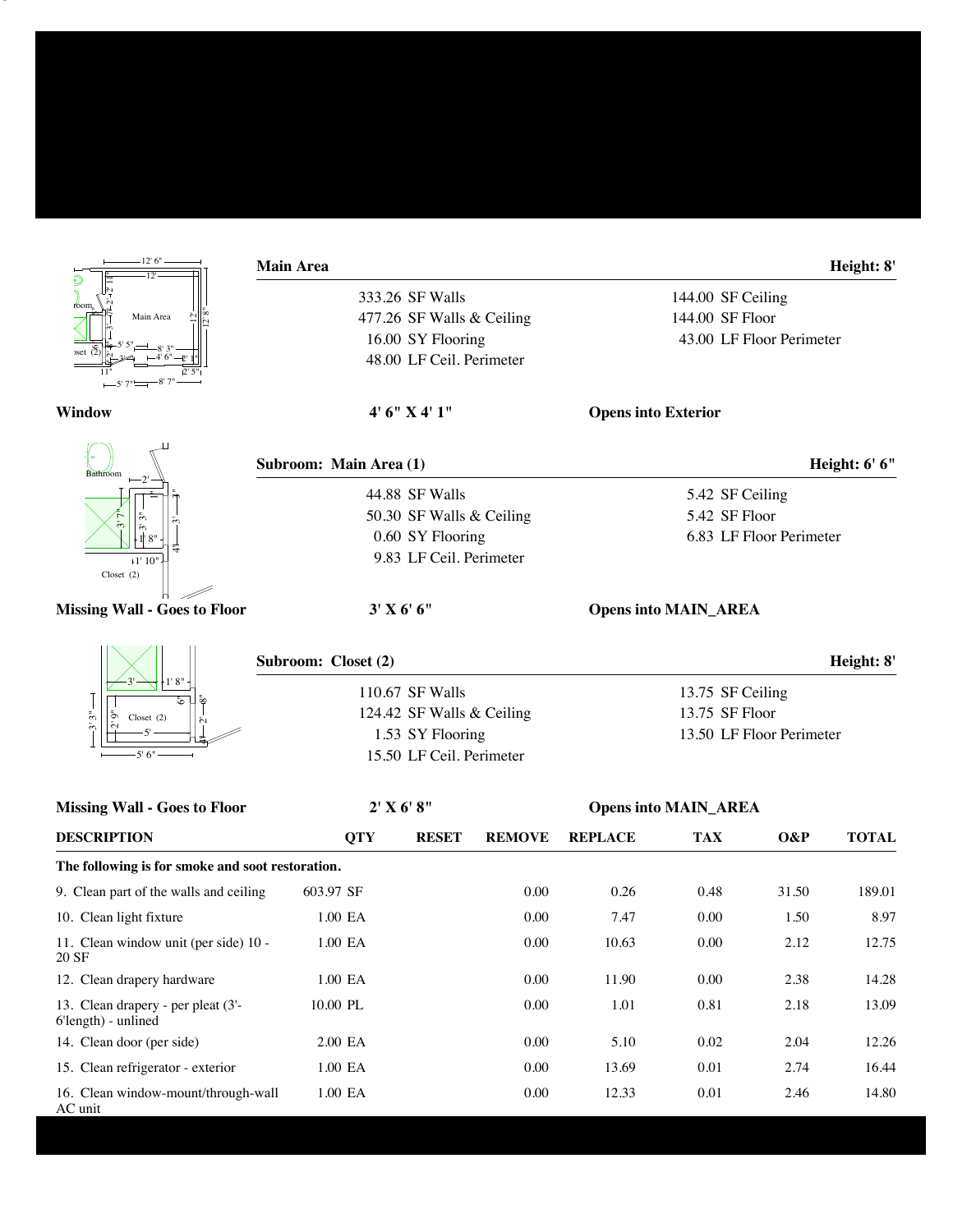## **CONTINUED - Main Area**

| <b>DESCRIPTION</b>                                                                                                                                                                      | <b>QTY</b> | <b>RESET</b> | <b>REMOVE</b> | <b>REPLACE</b> | <b>TAX</b> | O&P   | <b>TOTAL</b> |
|-----------------------------------------------------------------------------------------------------------------------------------------------------------------------------------------|------------|--------------|---------------|----------------|------------|-------|--------------|
| 17. Clean baseboard                                                                                                                                                                     | 63.33 LF   |              | 0.00          | 0.25           | 0.00       | 3.16  | 18.99        |
| 18. Clean floor - tile                                                                                                                                                                  | 163.17 SF  |              | 0.00          | 0.52           | 0.65       | 17.12 | 102.62       |
| 19. Clean television - exterior wipe<br>down                                                                                                                                            | 1.00 EA    |              | 0.00          | 12.67          | 0.04       | 2.54  | 15.25        |
| 20. Clean television wall bracket                                                                                                                                                       | 1.00 EA    |              | 0.00          | 10.54          | 0.05       | 2.12  | 12.71        |
| The following is for restoration from fire department overhaul.                                                                                                                         |            |              |               |                |            |       |              |
| 21. Seal floor or ceiling joist system                                                                                                                                                  | 36.00 SF   |              | 0.00          | 0.81           | 0.63       | 5.96  | 35.75        |
| For odor control.                                                                                                                                                                       |            |              |               |                |            |       |              |
| 22. Seal stud wall for odor control                                                                                                                                                     | 36.00 SF   |              | 0.00          | 0.56           | 0.43       | 4.12  | 24.71        |
| 23. 1/2" drywall - hung only (no tape<br>or finish)                                                                                                                                     | 36.00 SF   |              | 0.00          | 0.96           | 1.21       | 7.16  | 42.93        |
| 24. 1/2" drywall - hung, taped, ready<br>for texture                                                                                                                                    | 36.00 SF   |              | 0.00          | 1.36           | 1.32       | 10.06 | 60.34        |
| The ceiling is two layers 3/8 drywall with heavy hand texture. Allowing two layers 1/2" drywall, although only layer 1/2" and one layer of<br>1/4" will be used to match the thickness. |            |              |               |                |            |       |              |
| 25. Drywall tape joint/repair - per LF                                                                                                                                                  | 16.00 LF   |              | 0.00          | 4.63           | 0.33       | 14.88 | 89.29        |
| 26. Sand textrue - interior                                                                                                                                                             | 127.17 SF  |              | 0.00          | 2.79           | 0.71       | 71.10 | 426.61       |
| 27. Texture drywall - heavy hand<br>texture                                                                                                                                             | 163.17 SF  |              | 0.00          | 0.61           | 1.70       | 20.24 | 121.47       |
| 28. 5/8" blueboard - hung only (no<br>tape or finish)                                                                                                                                   | 36.00 SF   |              | 0.00          | 0.86           | 1.15       | 6.44  | 38.55        |
| The walls are plaster.                                                                                                                                                                  |            |              |               |                |            |       |              |
| 29. Two coat plaster (no lath)                                                                                                                                                          | 50.00 SF   |              | 0.00          | 3.45           | 3.12       | 35.12 | 210.74       |
| 30. Mask per square foot for drywall<br>or plaster work                                                                                                                                 | 651.97 SF  |              | 0.00          | 0.15           | 2.09       | 19.98 | 119.87       |
| 31. Light fixture                                                                                                                                                                       | 1.00 EA    |              | 0.00          | 52.67          | 2.11       | 10.96 | 65.74        |
| 32. Light bulb - Compact Fluorescent<br>stand. type - mat. only                                                                                                                         | 2.00 EA    |              | 0.00          | 5.80           | 0.93       | 2.50  | 15.03        |
| 33. Smoke detector                                                                                                                                                                      | 1.00 EA    |              | 0.00          | 44.24          | 1.64       | 9.16  | 55.04        |
| 34. Seal more than the ceiling w/PVA<br>primer - one coat                                                                                                                               | 213.17 SF  |              | 0.00          | 0.36           | 0.85       | 15.52 | 93.11        |
| 35. Paint the walls and ceiling - two<br>coats                                                                                                                                          | 651.97 SF  |              | $0.00\,$      | 0.59           | 9.91       | 78.92 | 473.49       |
| 36. Paint door or window opening - 2<br>coats (per side)                                                                                                                                | 3.00 EA    |              | $0.00\,$      | 19.37          | 0.89       | 11.80 | 70.80        |
| For window and openings in the closet and refrigerator opening.                                                                                                                         |            |              |               |                |            |       |              |
| 37. Paint door/window trim & jamb - 2<br>coats (per side)                                                                                                                               | 2.00 EA    |              | 0.00          | 19.37          | 0.59       | 7.86  | 47.19        |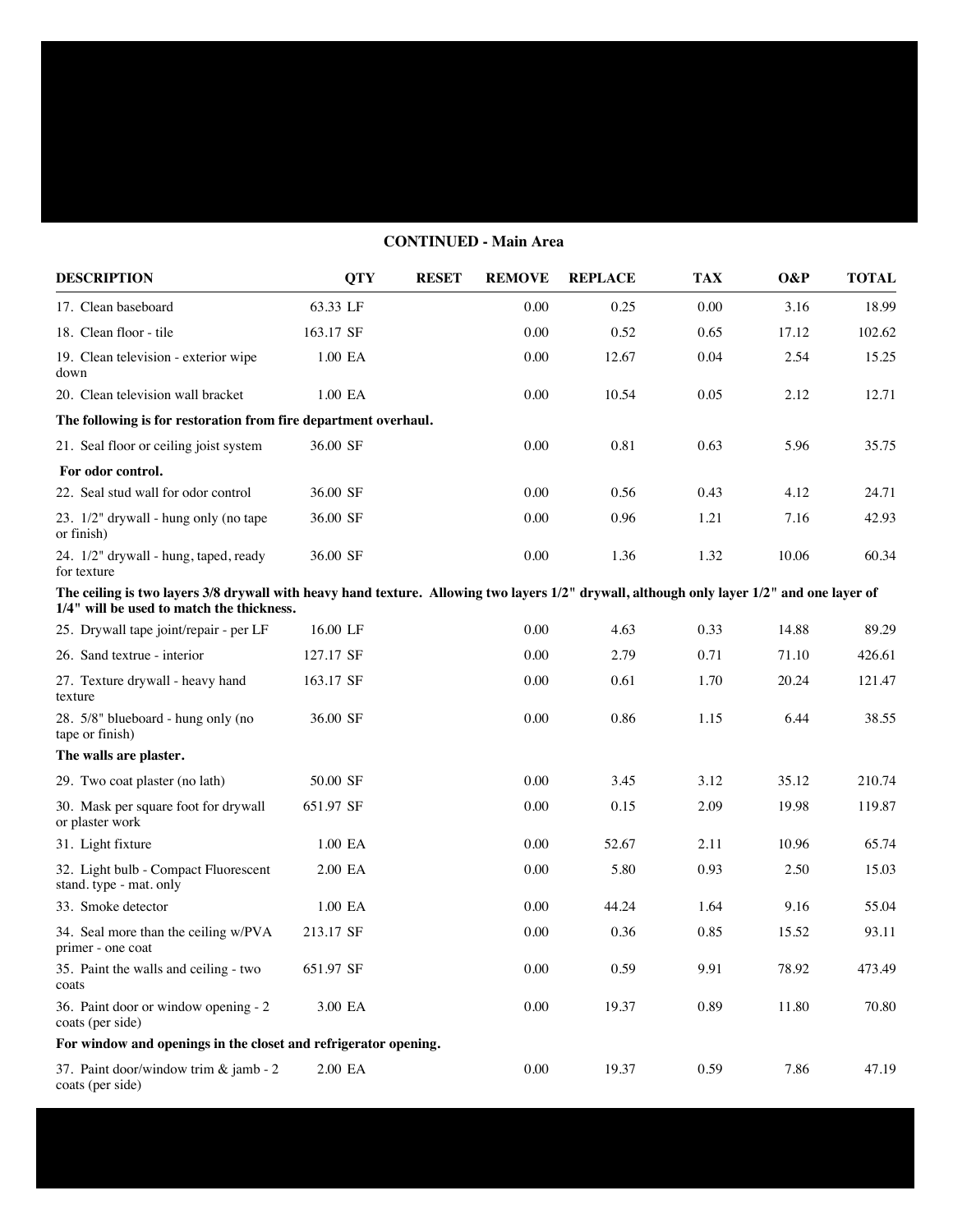## **CONTINUED - Main Area**

| <b>DESCRIPTION</b>                               | <b>OTY</b> | <b>RESET</b> | <b>REMOVE</b> | <b>REPLACE</b> | TAX   | O&P    | <b>TOTAL</b> |
|--------------------------------------------------|------------|--------------|---------------|----------------|-------|--------|--------------|
| 38. Paint door slab only - 2 coats (per<br>side) | 2.00 EA    |              | 0.00          | 19.86          | 1.00  | 8.14   | 48.86        |
| 39. Content Manipulation charge - per<br>hour    | 0.50 HR    |              | 0.00          | 36.71          | 0.00  | 3.68   | 22.04        |
| Totals: Main Area                                |            |              |               |                | 32.68 | 415.46 | 2.492.73     |

9' 5"

| $1'9'' - 2' - 1'9''$              | <b>Bathroom</b>           | Height: 8'               |
|-----------------------------------|---------------------------|--------------------------|
| 匝                                 | 218.67 SF Walls           | 37.42 SF Ceiling         |
| $\left(\frac{1}{2} \right)$       | 256.08 SF Walls & Ceiling | 37.42 SF Floor           |
| lδo                               | 4.16 SY Flooring          | 27.83 LF Floor Perimeter |
|                                   | 27.83 LF Ceil. Perimeter  |                          |
| $\sqrt{-3'2'' - 1}$<br>Closet (2) |                           |                          |

| <b>Window</b>                                       | 2' X 2'     |              |               | <b>Opens into Exterior</b> |            |        |              |
|-----------------------------------------------------|-------------|--------------|---------------|----------------------------|------------|--------|--------------|
| <b>DESCRIPTION</b>                                  | <b>QTY</b>  | <b>RESET</b> | <b>REMOVE</b> | <b>REPLACE</b>             | <b>TAX</b> | O&P    | <b>TOTAL</b> |
| This room needs cleaning only.                      |             |              |               |                            |            |        |              |
| 40. Clean the walls and ceiling                     | 256.08 SF   |              | 0.00          | 0.26                       | 0.20       | 13.36  | 80.14        |
| 41. Clean light fixture                             | $1.00\,$ EA |              | 0.00          | 7.47                       | 0.00       | 1.50   | 8.97         |
| 42. Clean window unit (per side) 3 - 9<br><b>SF</b> | 1.00 EA     |              | 0.00          | 7.43                       | 0.00       | 1.48   | 8.91         |
| 43. Clean door (per side)                           | 1.00 EA     |              | 0.00          | 5.10                       | 0.01       | 1.02   | 6.13         |
| 44. Clean mirror                                    | 4.17 SF     |              | 0.00          | 0.50                       | 0.00       | 0.42   | 2.51         |
| 45. Clean sink                                      | 1.00 EA     |              | 0.00          | 9.17                       | 0.00       | 1.84   | 11.01        |
| 46. Clean sink faucet                               | 1.00 EA     |              | 0.00          | 6.82                       | 0.00       | 1.36   | 8.18         |
| 47. Clean toilet                                    | 1.00 EA     |              | 0.00          | 15.40                      | 0.00       | 3.08   | 18.48        |
| 48. Clean toilet seat                               | 1.00 EA     |              | 0.00          | 3.34                       | 0.00       | 0.66   | 4.00         |
| 49. Clean shower                                    | 1.00 EA     |              | 0.00          | 30.55                      | 0.01       | 6.12   | 36.68        |
| 50. Clean shower curtain rod                        | 1.00 EA     |              | 0.00          | 4.96                       | 0.00       | 1.00   | 5.96         |
| 51. Clean tub / shower faucet                       | 1.00 EA     |              | 0.00          | 9.93                       | 0.00       | 1.98   | 11.91        |
| 52. Clean bath accessory                            | 2.00 EA     |              | 0.00          | 5.03                       | 0.01       | 2.02   | 12.09        |
| Totals: Bathroom                                    |             |              |               |                            | 0.23       | 35.84  | 214.97       |
| Total: Rm. 114                                      |             |              |               |                            | 32.91      | 451.30 | 2,707.70     |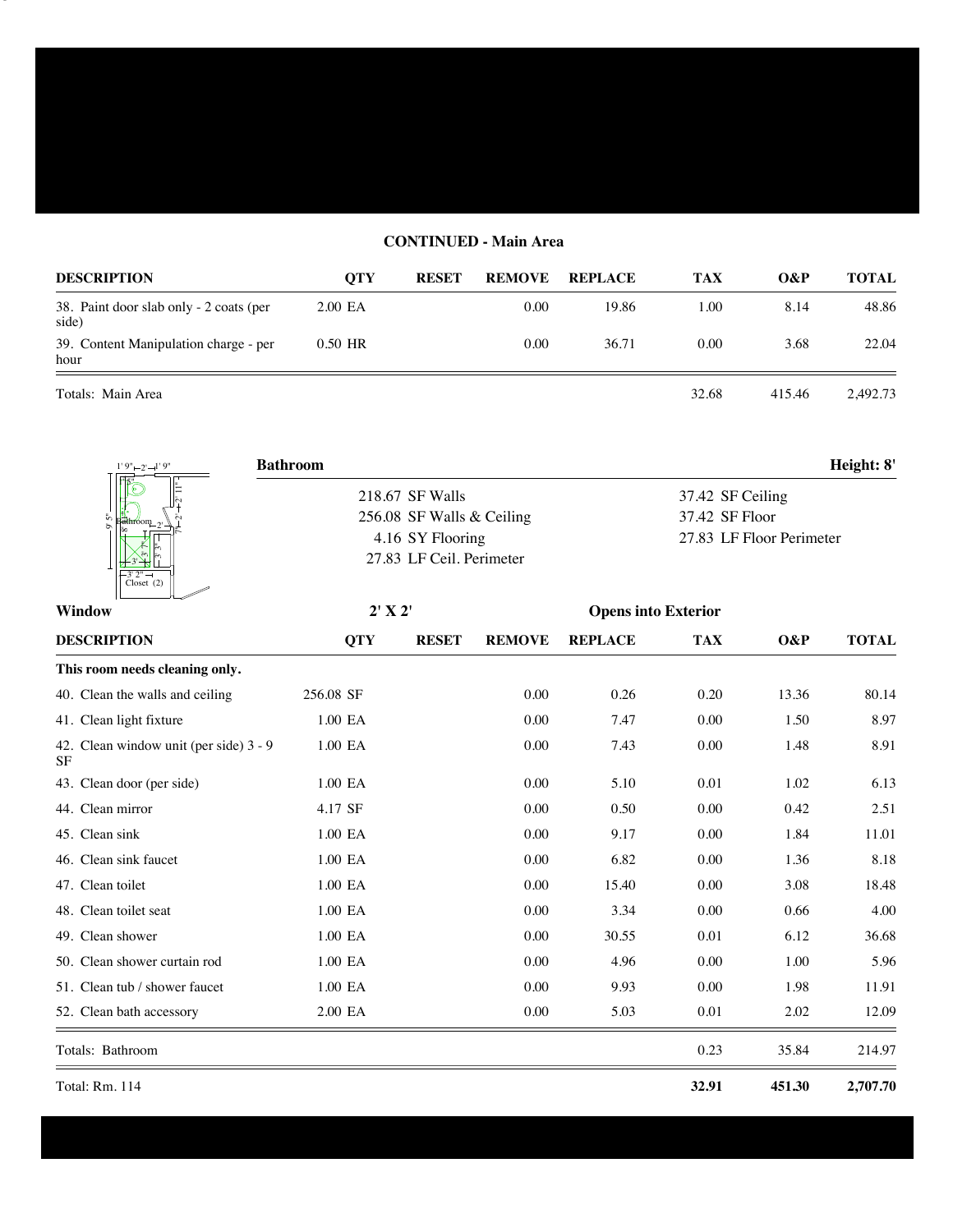## **Rm. 115**

| Void                        | <b>Main Area</b>          | Height: 8'               |
|-----------------------------|---------------------------|--------------------------|
| Bathr                       | 206.22 SF Walls           | 61.64 SF Ceiling         |
| ∣≘<br>Main Area<br>ā<br>Ĩδo | 267.85 SF Walls & Ceiling | 61.64 SF Floor           |
|                             | 6.85 SY Flooring          | 24.61 LF Floor Perimeter |
| $-4$ ' 1" $-$               | 31.61 LF Ceil. Perimeter  |                          |
|                             |                           |                          |
|                             | Subroom: Offset (1)       | Height: 8'               |

| $-3'3" -$                                                           |            | 104.62 SF Walls                             |               |                            | 20.03 SF Ceiling            |                          |              |  |  |  |
|---------------------------------------------------------------------|------------|---------------------------------------------|---------------|----------------------------|-----------------------------|--------------------------|--------------|--|--|--|
| $\ddot{=}$<br>$\sqrt{\frac{1}{\tilde{C}^2}}$                        |            | 20.03 SF Floor<br>124.65 SF Walls & Ceiling |               |                            |                             |                          |              |  |  |  |
| ين                                                                  |            | 2.23 SY Flooring                            |               |                            |                             | 12.72 LF Floor Perimeter |              |  |  |  |
|                                                                     |            | 19.72 LF Ceil. Perimeter                    |               |                            |                             |                          |              |  |  |  |
| <b>Missing Wall - Goes to Floor</b>                                 |            | 7' X 6' 8''                                 |               |                            | <b>Opens into MAIN_AREA</b> |                          |              |  |  |  |
| <b>Window</b>                                                       |            | 3'3'' X2'                                   |               | <b>Opens into Exterior</b> |                             |                          |              |  |  |  |
| <b>DESCRIPTION</b>                                                  | <b>QTY</b> | <b>RESET</b>                                | <b>REMOVE</b> | <b>REPLACE</b>             | <b>TAX</b>                  | O&P                      | <b>TOTAL</b> |  |  |  |
| 53. Carpenter - General Framer - per<br>hour                        | 2.00 HR    |                                             | 0.00          | 54.48                      | 0.00                        | 21.80                    | 130.76       |  |  |  |
| Labor to repair fire damaged stud and blocking.                     |            |                                             |               |                            |                             |                          |              |  |  |  |
| 54. (Material Only) 2" x 4" lumber (.<br>667 BF per LF)             | 16.00 LF   |                                             | 0.00          | 0.50                       | 0.64                        | 1.72                     | 10.36        |  |  |  |
| 55. Seal floor or ceiling joist system                              | 81.67 SF   |                                             | 0.00          | 0.81                       | 1.44                        | 13.52                    | 81.11        |  |  |  |
| For odor control.                                                   |            |                                             |               |                            |                             |                          |              |  |  |  |
| 56. Seal stud wall for odor control                                 | 310.83 SF  |                                             | 0.00          | 0.56                       | 3.73                        | 35.56                    | 213.35       |  |  |  |
| 57. Paint concrete the floor                                        | 81.67 SF   |                                             | 0.00          | 0.61                       | 1.18                        | 10.20                    | 61.20        |  |  |  |
| For odor control                                                    |            |                                             |               |                            |                             |                          |              |  |  |  |
| 58. Paneling                                                        | 392.50 SF  |                                             | 0.00          | 2.07                       | 20.72                       | 166.64                   | 999.84       |  |  |  |
| Walls and ceilings are wood paneling covered by heavy hand texture. |            |                                             |               |                            |                             |                          |              |  |  |  |
| 59. Texture drywall - heavy hand<br>texture                         | 392.50 SF  |                                             | 0.00          | 0.61                       | 4.08                        | 48.70                    | 292.21       |  |  |  |
| 60. Seal the walls and ceiling w/PVA<br>primer - one coat           | 392.50 SF  |                                             | 0.00          | 0.36                       | 1.57                        | 28.58                    | 171.45       |  |  |  |
| 61. Paint the walls and ceiling - two<br>coats                      | 392.50 SF  |                                             | 0.00          | 0.59                       | 5.97                        | 47.52                    | 285.07       |  |  |  |
| 62. Batt insulation - 4" - R13 - paper<br>faced                     | 112.00 SF  |                                             | 0.00          | 0.57                       | 3.67                        | 13.50                    | 81.01        |  |  |  |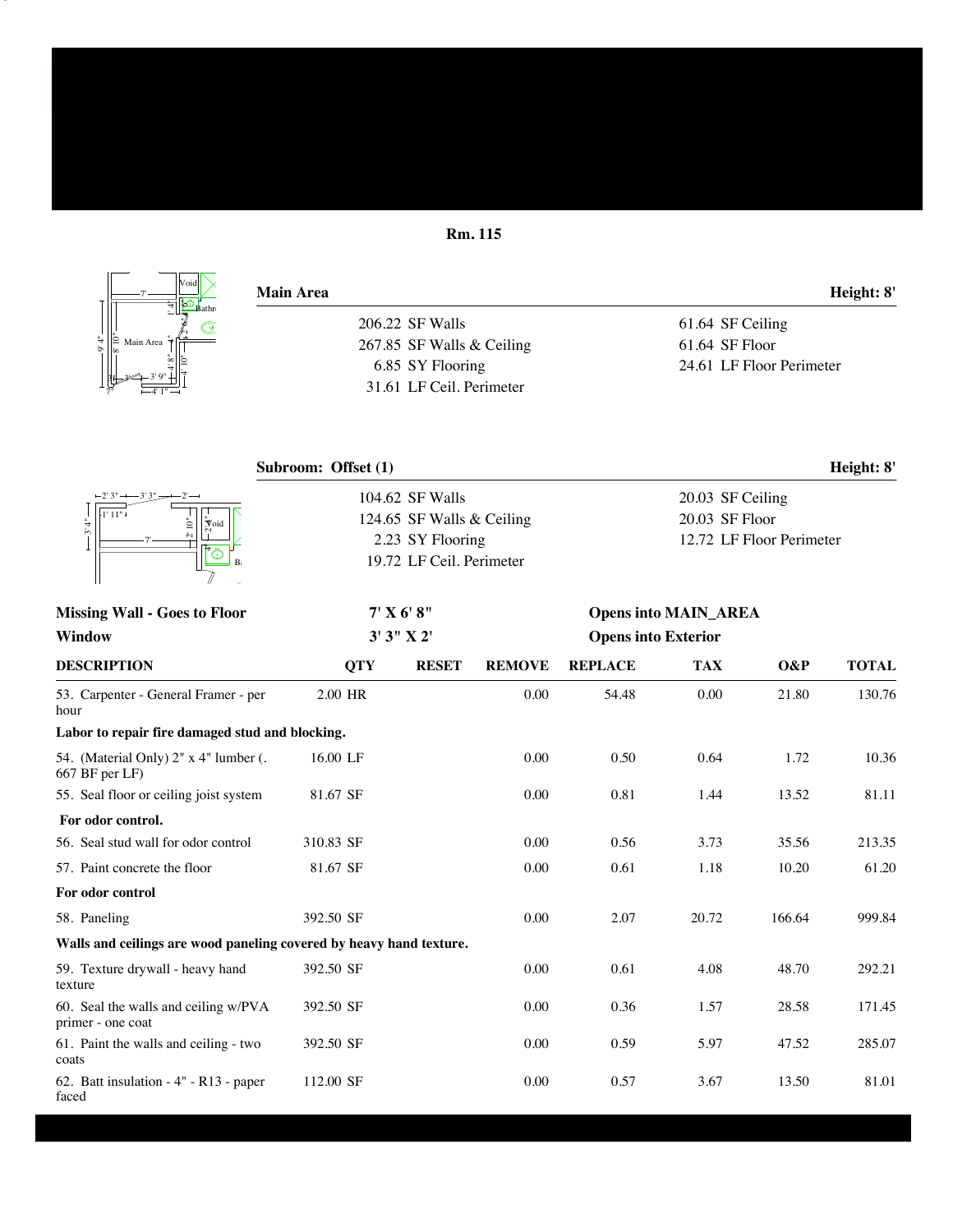## **DESCRIPTION QTY RESET REMOVE REPLACE TAX O&P TOTAL For insulation on exterior walls. Ceiling insulation will be covered in the attic.** 63. Rewire - average residence - 81.67 SF 0.00 2.55 2.03 42.06 252.35 copper wiring 64. Outlet 3.00 EA 0.00 10.81 0.29 6.54 39.26 65. Switch 1.00 EA 0.00 10.85 0.10 2.20 13.15 66. Breaker panel - 70 amp 1.00 EA 0.00 419.57 6.86 85.30 511.73 67. Light fixture 1.00 EA 0.00 52.67 2.11 10.96 65.74 68. Light bulb - Compact Fluorescent 2.00 EA 0.00 5.80 0.93 2.50 15.03 stand. type - mat. only 69. Exterior door - metal - insulated - 1.00 EA 0.00 249.48 14.54 52.80 316.82 flush or panel style 70. Door lockset & deadbolt - exterior 1.00 EA 0.00 87.24 5.08 18.46 110.78 71. Prime & paint door slab only - 2.00 EA 0.00 30.31 1.89 12.50 75.01 exterior (per side) **Both interior and exterior.** 72. Detach & Reset House 3.00 EA 10.92 0.00 0.00 0.00 6.56 39.32 numbers/letters - plastic or metal - up to 4" 73. Paint door/window trim & jamb - 2 3.00 EA 0.00 19.37 0.89 11.80 70.80 coats (per side) **Paint door trim on both interior and exterior door and door to the bathroom.** 74. Paint door slab only - 2 coats (per 1.00 EA 0.00 19.86 0.50 4.08 24.44 side) **Door to the bathroom.** 75. Mirror - 1/4" plate glass 6.00 SF 0.00 10.99 3.14 13.80 82.88 **For the mirror on the back of the bathroom door.** 76. Aluminum window - casement, 6-8 1.00 EA 0.00 239.50 14.22 50.74 304.46 sf 77. Paint door or window opening - 2 1.00 EA 0.00 19.37 0.30 3.94 23.61 coats (per side) 78. Carpet pad 81.67 SF 0.00 0.54 2.94 9.40 56.44 79. Carpet 121.00 SF 0.00 3.01 22.84 77.40 464.45 80. Clean window mount/through-wall 1.00 EA 0.00 29.26 0.00 5.86 35.12 AC unit - int. & exterior

**CONTINUED - Main Area**

Totals: Main Area 121.66 804.64 4,827.75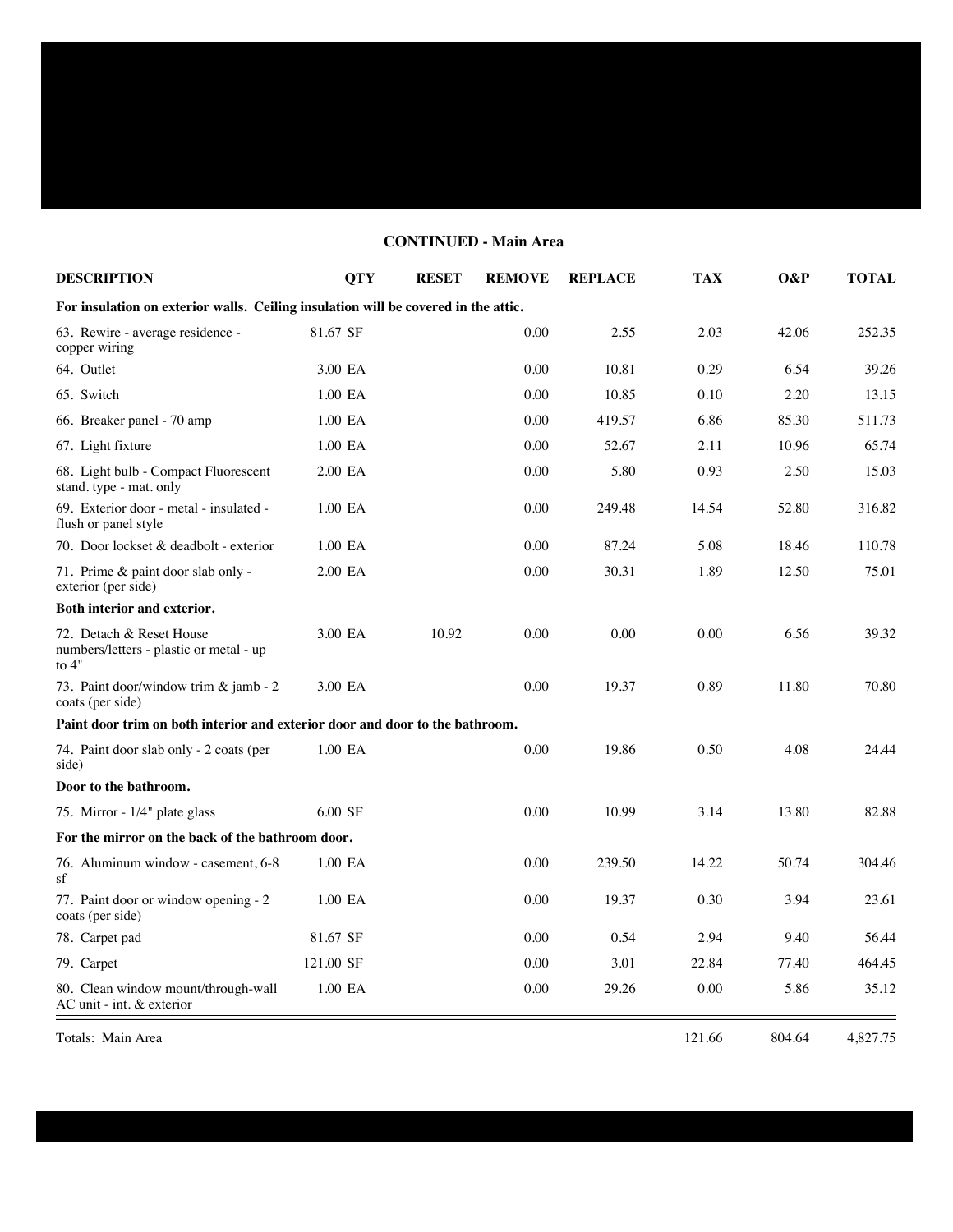|                                                                                    | <b>Bathroom</b> |                                              |               |                |            |                                    | Height: 7' 6" |  |  |
|------------------------------------------------------------------------------------|-----------------|----------------------------------------------|---------------|----------------|------------|------------------------------------|---------------|--|--|
|                                                                                    |                 | 188.46 SF Walls<br>217.91 SF Walls & Ceiling |               |                |            | 29.45 SF Ceiling<br>29.48 SF Floor |               |  |  |
| Bathron                                                                            |                 | 3.28 SY Flooring                             |               |                |            | 25.13 LF Floor Perimeter           |               |  |  |
| n Area                                                                             |                 | 25.13 LF Ceil. Perimeter                     |               |                |            |                                    |               |  |  |
|                                                                                    |                 |                                              |               |                |            |                                    |               |  |  |
| <b>DESCRIPTION</b>                                                                 | <b>QTY</b>      | <b>RESET</b>                                 | <b>REMOVE</b> | <b>REPLACE</b> | <b>TAX</b> | O&P                                | <b>TOTAL</b>  |  |  |
| 81. Seal floor or ceiling joist system                                             | 29.45 SF        |                                              | 0.00          | 0.81           | 0.52       | 4.88                               | 29.25         |  |  |
| For odor control.                                                                  |                 |                                              |               |                |            |                                    |               |  |  |
| 82. Seal stud wall for odor control                                                | 188.46 SF       |                                              | 0.00          | 0.56           | 2.26       | 21.56                              | 129.36        |  |  |
| 83. Seal underlayment for odor control                                             | 29.48 SF        |                                              | 0.00          | 0.39           | 0.19       | 2.34                               | 14.03         |  |  |
| 84. Paneling                                                                       | 169.91 SF       |                                              | 0.00          | 2.07           | 8.97       | 72.14                              | 432.82        |  |  |
| Walls and ceilings are wood paneling covered by heavy hand texture.                |                 |                                              |               |                |            |                                    |               |  |  |
| 85. Texture drywall - heavy hand<br>texture                                        | 169.91 SF       |                                              | 0.00          | 0.61           | 1.77       | 21.10                              | 126.52        |  |  |
| 86. Seal part of the walls and ceiling<br>w/PVA primer - one coat                  | 169.91 SF       |                                              | 0.00          | 0.36           | 0.68       | 12.38                              | 74.23         |  |  |
| 87. Paint part of the walls and ceiling -<br>two coats                             | 169.91 SF       |                                              | 0.00          | 0.59           | 2.58       | 20.58                              | 123.41        |  |  |
| 88. Batt insulation - 4" - R13 - paper<br>faced                                    | 57.50 SF        |                                              | 0.00          | 0.57           | 1.89       | 6.94                               | 41.61         |  |  |
| For insulation on exterior walls. Ceiling insulation will be covered in the attic. |                 |                                              |               |                |            |                                    |               |  |  |
| 89. Rewire - average residence -<br>copper wiring                                  | 29.48 SF        |                                              | 0.00          | 2.55           | 0.73       | 15.18                              | 91.08         |  |  |
| 90. Ground fault interrupter (GFI)<br>outlet                                       | 1.00 EA         |                                              | 0.00          | 23.32          | 1.01       | 4.86                               | 29.19         |  |  |
| 91. Switch                                                                         | 1.00 EA         |                                              | 0.00          | 10.85          | 0.10       | 2.20                               | 13.15         |  |  |
| 92. Light fixture                                                                  | 1.00 EA         |                                              | 0.00          | 52.67          | 2.11       | 10.96                              | 65.74         |  |  |
| 93. Light bulb - Compact Fluorescent<br>stand. type - mat. only                    | 2.00 EA         |                                              | 0.00          | 5.80           | 0.93       | 2.50                               | 15.03         |  |  |
| 94. Interior door unit                                                             | 1.00 EA         |                                              | 0.00          | 143.01         | 7.53       | 30.10                              | 180.64        |  |  |
| 95. Door knob - interior                                                           | 1.00 EA         |                                              | 0.00          | 41.10          | 1.87       | 8.60                               | 51.57         |  |  |
| 96. Paint door slab only - 2 coats (per<br>side)                                   | 1.00 EA         |                                              | 0.00          | 19.86          | 0.50       | 4.08                               | 24.44         |  |  |
| 97. Paint door/window trim & jamb - 2<br>coats (per side)                          | 1.00 EA         |                                              | 0.00          | 19.37          | 0.30       | 3.94                               | 23.61         |  |  |
| 98. Medicine cabinet                                                               | 1.00 EA         |                                              | 0.00          | 161.95         | 10.92      | 34.58                              | 207.45        |  |  |

**For the mirror on the back of the bathroom door.**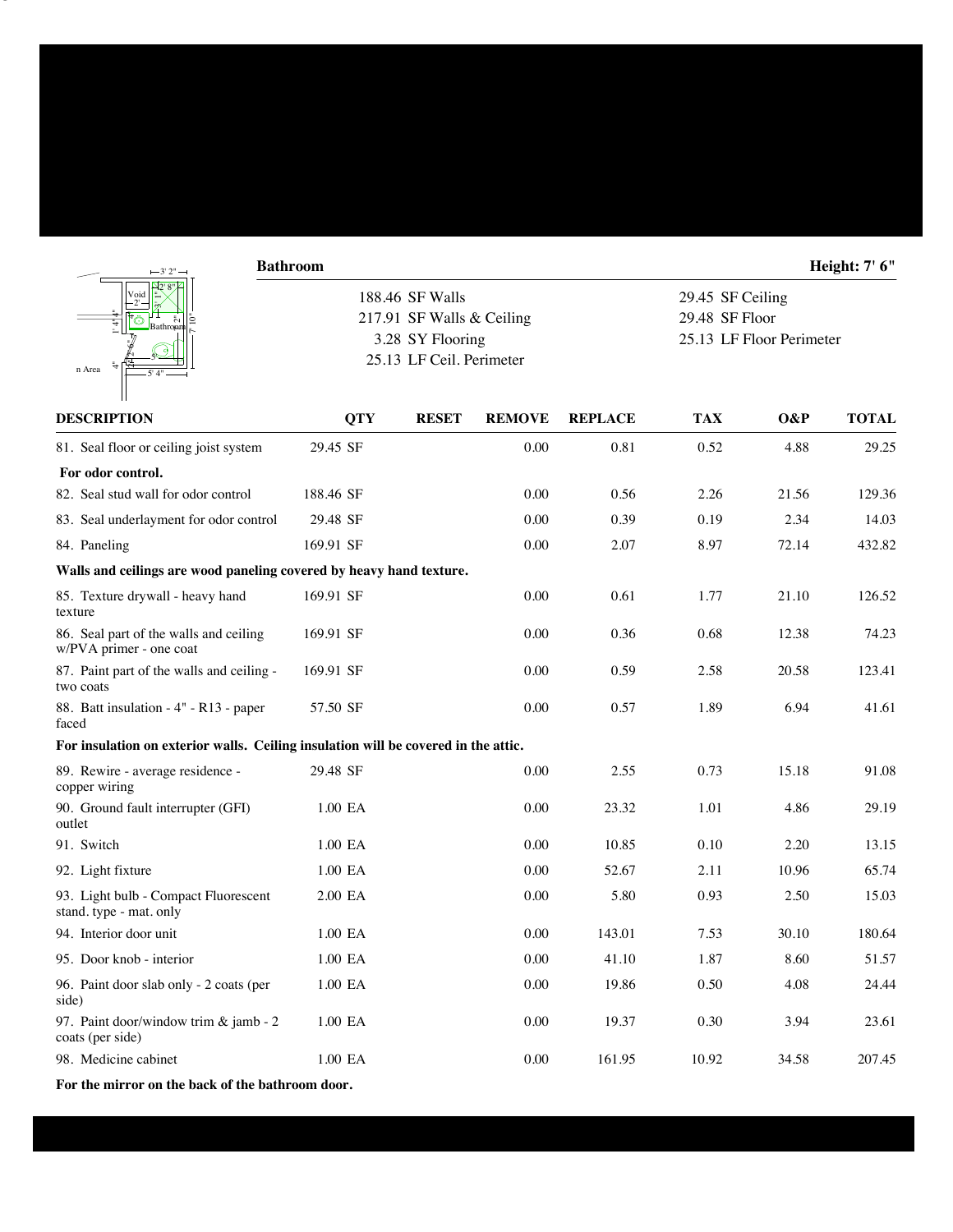# **CONTINUED - Bathroom**

| <b>DESCRIPTION</b>                                                                                                                        | <b>QTY</b>  | <b>RESET</b> | <b>REMOVE</b> | <b>REPLACE</b> | <b>TAX</b> | O&P      | <b>TOTAL</b> |
|-------------------------------------------------------------------------------------------------------------------------------------------|-------------|--------------|---------------|----------------|------------|----------|--------------|
| 99. Vanity                                                                                                                                | 1.67 LF     |              | 0.00          | 128.70         | 13.09      | 45.60    | 273.62       |
| 100. Vanity top - one sink - cultured<br>marble                                                                                           | 1.67 LF     |              | 0.00          | 80.13          | 7.18       | 28.20    | 169.20       |
| Vanity top is not cleanable.                                                                                                              |             |              |               |                |            |          |              |
| 101. Sink drain assembly with stop                                                                                                        | 1.00 EA     |              | 0.00          | 29.92          | 0.72       | 6.12     | 36.76        |
| 102. P-trap assembly - ABS (plastic)                                                                                                      | 1.00 EA     |              | 0.00          | 42.90          | 0.52       | 8.68     | 52.10        |
| 103. Angle stop valve                                                                                                                     | 3.00 EA     |              | 0.00          | 25.36          | 1.73       | 15.56    | 93.37        |
| 104. Sink faucet - Bathroom -<br>Standard grade                                                                                           | $1.00\,$ EA |              | 0.00          | 155.60         | 8.26       | 32.78    | 196.64       |
| 105. Shower pan                                                                                                                           | 1.00 EA     |              | 0.00          | 127.76         | 4.13       | 26.38    | 158.27       |
| Shower pan is not cleanable.                                                                                                              |             |              |               |                |            |          |              |
| 106. Floor drain - tub/shower -<br>metal/plastic                                                                                          | 1.00 EA     |              | 0.00          | 28.79          | 0.56       | 5.88     | 35.23        |
| 107. Tile shower - up to 60 SF                                                                                                            | 1.00 EA     |              | 0.00          | 1,002.81       | 26.05      | 205.78   | 1,234.64     |
| 108. Shower curtain rod                                                                                                                   | 1.00 EA     |              | 0.00          | 25.61          | 1.10       | 5.34     | 32.05        |
| 109. Shower faucet - Standard grade                                                                                                       | 1.00 EA     |              | 0.00          | 167.36         | 7.81       | 35.04    | 210.21       |
| 110. Clean toilet - Heavy                                                                                                                 | 1.00 EA     |              | 0.00          | 21.07          | 0.00       | 4.22     | 25.29        |
| 111. Toilet seat                                                                                                                          | 1.00 EA     |              | 0.00          | 44.85          | 2.30       | 9.44     | 56.59        |
| 112. Bath accessory                                                                                                                       | 5.00 EA     |              | 0.00          | 26.93          | 6.04       | 28.14    | 168.83       |
| 113. Shelving - 12" - in place                                                                                                            | 5.50 LF     |              | 0.00          | 7.33           | 1.13       | 8.28     | 49.73        |
| 114. Seal & paint wood shelving, 12"-<br>24" width                                                                                        | 5.42 LF     |              | 0.00          | 2.79           | 0.19       | 3.06     | 18.37        |
| 115. Ceramic tile base - Standard<br>grade                                                                                                | 17.13 LF    |              | 0.00          | 13.15          | 5.47       | 46.16    | 276.89       |
| Tile baseboard removed with wall coverings - since the tile base is the same tile as the floor, estimating replacement of the floor also. |             |              |               |                |            |          |              |
| 116. Tile floor covering - Standard<br>grade                                                                                              | 22.37 SF    |              | 0.00          | 6.83           | 4.08       | 31.38    | 188.25       |
| 117. 1/2" Cement board                                                                                                                    | 22.37 SF    |              | 0.00          | 3.25           | 2.20       | 14.98    | 89.88        |
| Totals: Bathroom                                                                                                                          |             |              |               |                | 137.42     | 839.94   | 5,039.05     |
| Total: Rm. 115                                                                                                                            |             |              |               |                | 259.08     | 1,644.58 | 9,866.80     |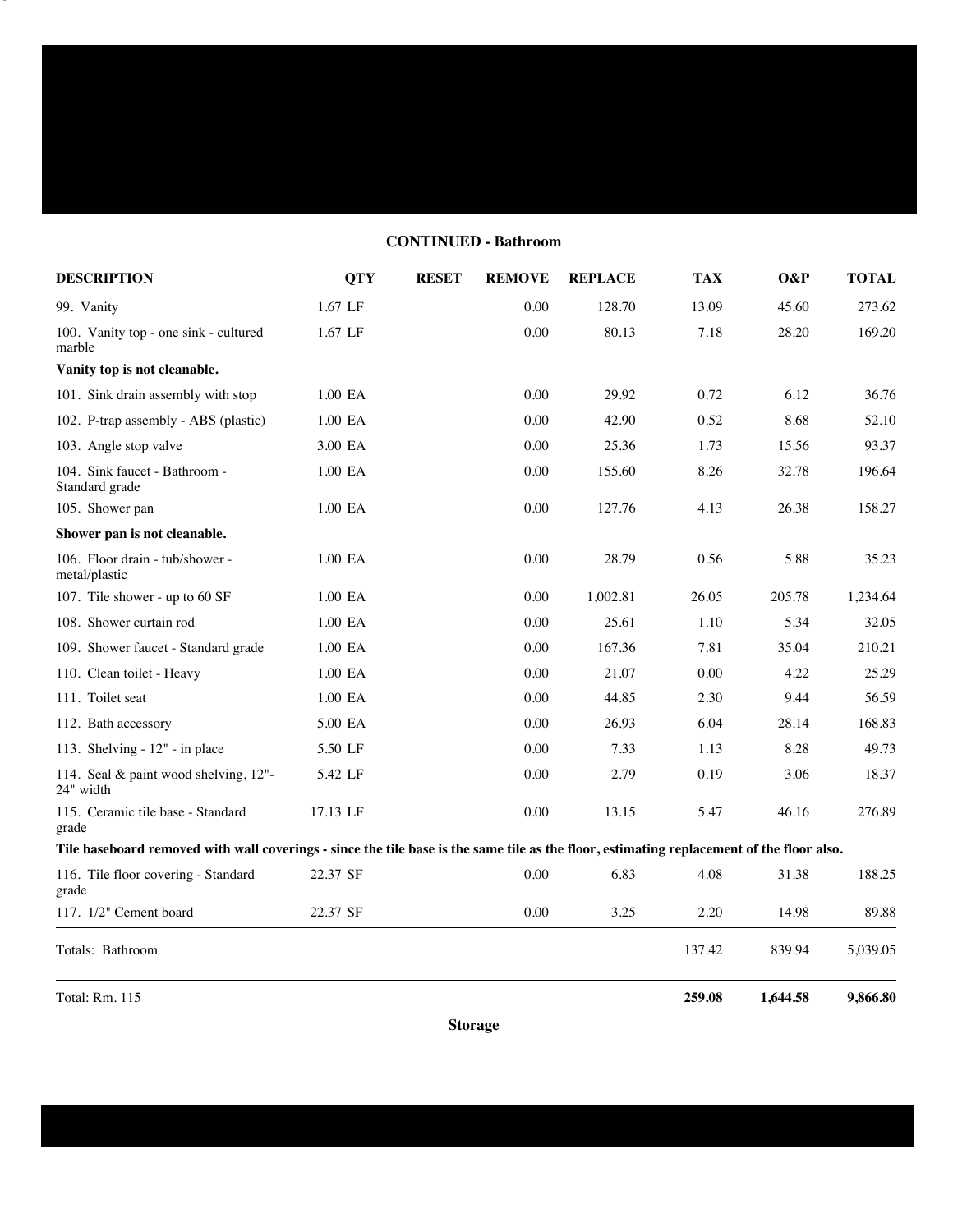| - 5' 8" –                                                                            | <b>Storage Closet</b> |                           |               |                |                  |                          | <b>Height: 7' 6"</b> |  |
|--------------------------------------------------------------------------------------|-----------------------|---------------------------|---------------|----------------|------------------|--------------------------|----------------------|--|
| Storage Closep                                                                       |                       | 142.50 SF Walls           |               |                | 22.50 SF Ceiling |                          |                      |  |
|                                                                                      |                       | 165.00 SF Walls & Ceiling |               |                | 22.50 SF Floor   |                          |                      |  |
|                                                                                      |                       | 2.50 SY Flooring          |               |                |                  | 19.00 LF Floor Perimeter |                      |  |
|                                                                                      |                       | 19.00 LF Ceil. Perimeter  |               |                |                  |                          |                      |  |
| <b>DESCRIPTION</b>                                                                   | <b>QTY</b>            | <b>RESET</b>              | <b>REMOVE</b> | <b>REPLACE</b> | <b>TAX</b>       | O&P                      | <b>TOTAL</b>         |  |
| 118. Seal floor or ceiling joist system                                              | 22.50 SF              |                           | 0.00          | 0.81           | 0.40             | 3.72                     | 22.35                |  |
| For odor control.                                                                    |                       |                           |               |                |                  |                          |                      |  |
| 119. 5/8" drywall - hung, taped, heavy<br>texture, ready for paint                   | 22.50 SF              |                           | 0.00          | 1.93           | 1.22             | 8.92                     | 53.57                |  |
| Walls and ceilings are wood paneling covered by heavy hand texture.                  |                       |                           |               |                |                  |                          |                      |  |
| 120. Clean the walls - Heavy                                                         | 142.50 SF             |                           | 0.00          | 0.31           | 0.11             | 8.86                     | 53.15                |  |
| 121. Seal the walls and ceiling w/PVA<br>primer - one coat                           | 165.00 SF             |                           | 0.00          | 0.36           | 0.66             | 12.02                    | 72.08                |  |
| 122. Paint the walls and ceiling - two<br>coats                                      | 165.00 SF             |                           | 0.00          | 0.59           | 2.51             | 19.98                    | 119.84               |  |
| 123. Clean door (per side)                                                           | 2.00 EA               |                           | 0.00          | 5.10           | 0.02             | 2.04                     | 12.26                |  |
| Both interior and exterior.                                                          |                       |                           |               |                |                  |                          |                      |  |
| 124. Prime & paint door slab only -<br>exterior (per side)                           | 2.00 EA               |                           | 0.00          | 30.31          | 1.89             | 12.50                    | 75.01                |  |
| Both interior and exterior.                                                          |                       |                           |               |                |                  |                          |                      |  |
| 125. Detach & Reset Door lockset &<br>deadbolt - exterior                            | 1.00 EA               | 28.41                     | 0.00          | 0.00           | 0.00             | 5.68                     | 34.09                |  |
| 126. Detach & Reset House<br>numbers/letters/sign - plastic or metal -<br>up to $4"$ | 1.00 EA               | 10.92                     | 0.00          | 0.00           | 0.00             | 2.18                     | 13.10                |  |
| 127. Clean door / window opening<br>(per side)                                       | 2.00 EA               |                           | 0.00          | 9.17           | 0.00             | 3.66                     | 22.00                |  |
| 128. Paint door/window trim & jamb -<br>2 coats (per side)                           | 2.00 EA               |                           | 0.00          | 19.37          | 0.59             | 7.86                     | 47.19                |  |
| Paint door trim on both interior and exterior door and door to the bathroom.         |                       |                           |               |                |                  |                          |                      |  |

| Totals: Storage Closet | 7.40 | 87.42 | 524.64 |
|------------------------|------|-------|--------|
| Total: Storage         | 7.40 | 87.42 | 524.64 |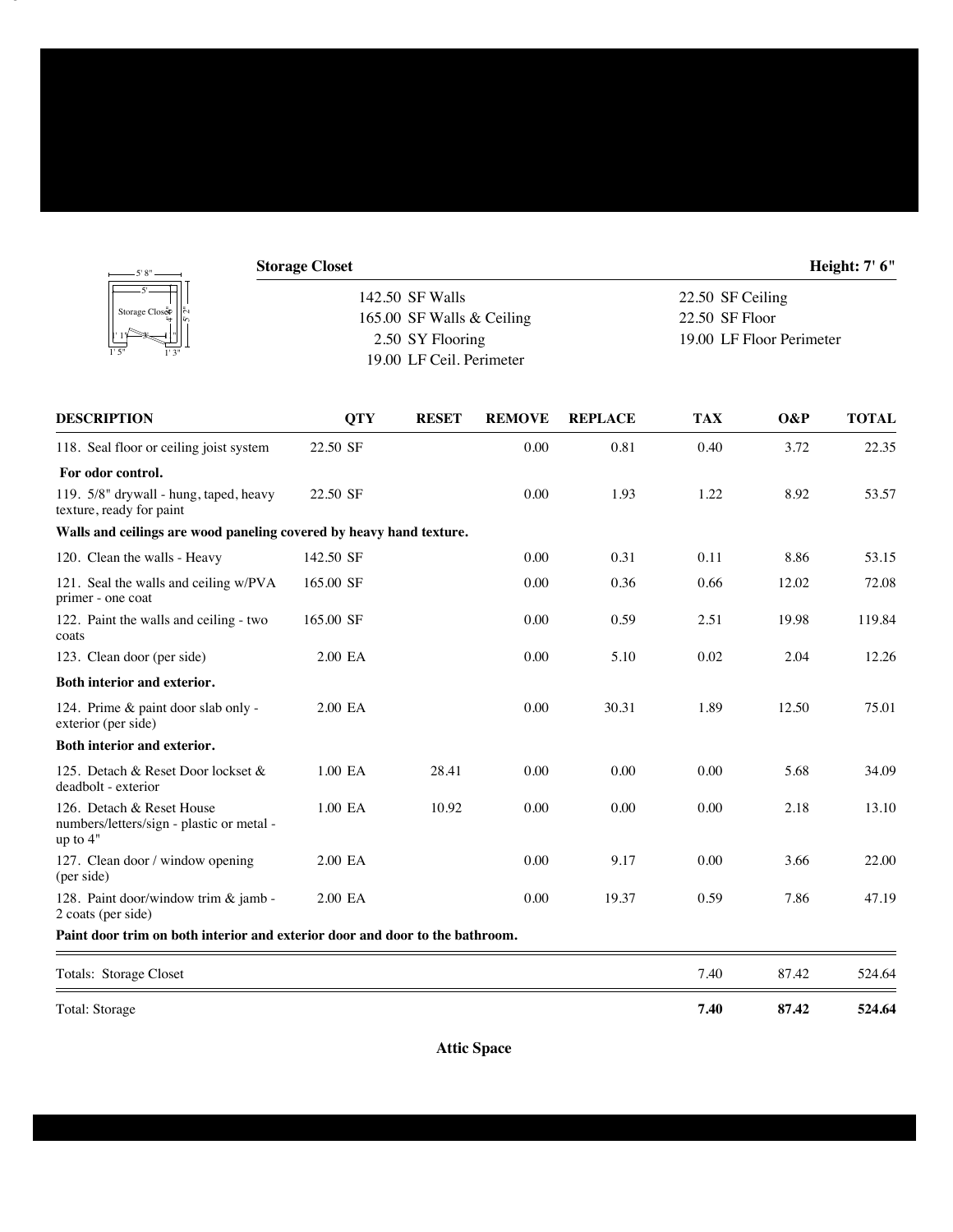| <b>Attic</b>                                                            |             |                                                                                                   |               |                |                                                                     |          | <b>Height: Peaked</b> |
|-------------------------------------------------------------------------|-------------|---------------------------------------------------------------------------------------------------|---------------|----------------|---------------------------------------------------------------------|----------|-----------------------|
|                                                                         |             | 230.53 SF Walls<br>1,278.93 SF Walls & Ceiling<br>105.56 SY Flooring<br>184.82 LF Ceil. Perimeter |               |                | 1,048.40 SF Ceiling<br>950.00 SF Floor<br>182.33 LF Floor Perimeter |          |                       |
| <b>DESCRIPTION</b>                                                      | <b>QTY</b>  | <b>RESET</b>                                                                                      | <b>REMOVE</b> | <b>REPLACE</b> | <b>TAX</b>                                                          | $O\&P$   | <b>TOTAL</b>          |
| Smoke and soot found in attic area                                      |             |                                                                                                   |               |                |                                                                     |          |                       |
| 129. Tear out and bag attic insulation                                  | 806.67 SF   |                                                                                                   | 0.65          | 0.00           | 3.87                                                                | 105.64   | 633.85                |
| 130. HEPA Vacuuming - Detailed -<br>(PER SF)                            | 2,228.93 SF |                                                                                                   | 0.00          | 0.86           | 0.00                                                                | 383.38   | 2,300.26              |
| 131. Seal floor or ceiling joist system                                 | 950.00 SF   |                                                                                                   | 0.00          | 0.81           | 16.72                                                               | 157.24   | 943.46                |
| For odor control.                                                       |             |                                                                                                   |               |                |                                                                     |          |                       |
| 132. Seal attic framing for odor control 1,278.93 SF<br>$-9$ to $12/12$ |             |                                                                                                   | 0.00          | 1.02           | 23.53                                                               | 265.60   | 1,593.64              |
| 133. Blown-in insulation - 6" depth -<br>R <sub>13</sub>                | 1,048.40 SF |                                                                                                   | 0.00          | 0.41           | 20.13                                                               | 89.98    | 539.95                |
| Totals: Attic                                                           |             |                                                                                                   |               |                | 64.25                                                               | 1,001.84 | 6,011.16              |
| Total: Attic Space                                                      |             |                                                                                                   |               |                | 64.25                                                               | 1,001.84 | 6,011.16              |

**Exterior**



862.38 SF Walls 1,132.63 SF Long Wall 110.50 LF Ceil. Perimeter

**Front Elevation Formula Elevation 110' 6" x 10' 3" x 0"**

86.50 LF Floor Perimeter 1,132.63 SF Short Wall

| <b>Missing Wall - Goes to Floor</b>                              | $(8)$ 3' X 6' 8" | <b>Opens into Exterior</b> |
|------------------------------------------------------------------|------------------|----------------------------|
| Missing Wall - Goes to neither Floor/Ceiling $(6)$ 4' 6" X 4' 1" |                  | <b>Opens into Exterior</b> |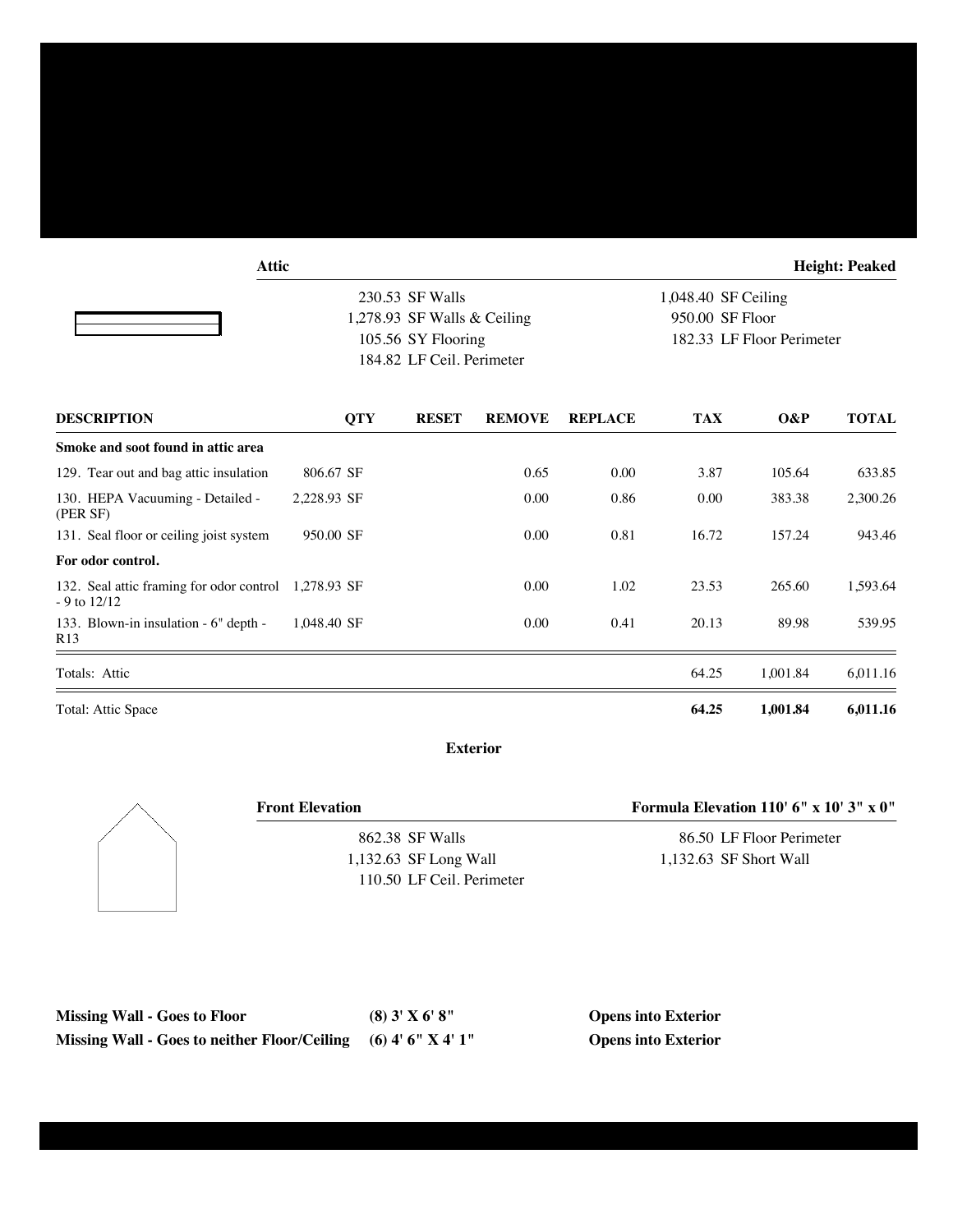## **CONTINUED - Front Elevation**

|                                                         | <b>Subroom 1: Overhang</b> |            |                           |               | Formula Elevation 110' $6'' \times 5'$ 4" $\times$ 0" |                           |                      |              |  |
|---------------------------------------------------------|----------------------------|------------|---------------------------|---------------|-------------------------------------------------------|---------------------------|----------------------|--------------|--|
|                                                         |                            |            | 589.33 SF Walls           |               |                                                       | 110.50 LF Floor Perimeter |                      |              |  |
|                                                         |                            |            | 589.33 SF Long Wall       |               |                                                       |                           | 589.33 SF Short Wall |              |  |
|                                                         |                            |            | 110.50 LF Ceil. Perimeter |               |                                                       |                           |                      |              |  |
| <b>DESCRIPTION</b>                                      |                            | <b>OTY</b> | <b>RESET</b>              | <b>REMOVE</b> | <b>REPLACE</b>                                        | <b>TAX</b>                | $O\&P$               | <b>TOTAL</b> |  |
| 134. Clean with pressure/chemical<br>spray              | 1,451.71 SF                |            |                           | 0.00          | 0.29                                                  | 1.16                      | 84.44                | 506.60       |  |
| 135. Seal & paint stucco                                | 862.38 SF                  |            |                           | 0.00          | 0.94                                                  | 18.63                     | 165.84               | 995.11       |  |
| 136. Prime & paint exterior soffit -<br>exposed rafters | 589.33 SF                  |            |                           | 0.00          | 2.01                                                  | 29.70                     | 242.86               | 1,457.11     |  |

| Total: Exterior         | 49.49 | 493.14 | 2,958.82 |
|-------------------------|-------|--------|----------|
| Totals: Front Elevation | 49.49 | 493.14 | 2.958.82 |
|                         |       |        |          |

## **Labor Minimums Applied**

| <b>DESCRIPTION</b>                        | <b>QTY</b> | <b>RESET</b> | <b>REMOVE</b> | <b>REPLACE</b> | <b>TAX</b> | O&P      | <b>TOTAL</b> |
|-------------------------------------------|------------|--------------|---------------|----------------|------------|----------|--------------|
| 137. Floor cleaning labor minimum         | 1.00 EA    |              | 0.00          | 48.98          | 0.00       | 9.80     | 58.78        |
| 138. Plaster labor minimum                | 1.00 EA    |              | 0.00          | 62.14          | 0.00       | 12.42    | 74.56        |
| 139. General labor - labor minimum        | 1.00 EA    |              | 0.00          | 36.76          | 0.00       | 7.36     | 44.12        |
| 140. Framing labor minimum                | 1.00 EA    |              | 0.00          | 27.25          | 0.00       | 5.46     | 32.71        |
| 141. Mirror/shower door labor<br>minimum  | 1.00 EA    |              | 0.00          | 112.09         | 0.00       | 22.42    | 134.51       |
| 142. Carpet labor minimum                 | 1.00 EA    |              | 0.00          | 105.19         | 0.00       | 21.04    | 126.23       |
| 143. Window labor minimum                 | 1.00 EA    |              | 0.00          | 114.03         | 0.00       | 22.80    | 136.83       |
| 144. Finish carpentry labor minimum       | 1.00 EA    |              | 0.00          | 87.41          | 0.00       | 17.48    | 104.89       |
| 145. Cabinetry labor minimum              | 1.00 EA    |              | 0.00          | 82.03          | 0.00       | 16.40    | 98.43        |
| 146. Tile floor covering labor<br>minimum | 1.00 EA    |              | 0.00          | 62.53          | 0.00       | 12.50    | 75.03        |
| 147. Door labor minimum                   | 1.00 EA    |              | 0.00          | 91.01          | 0.00       | 18.20    | 109.21       |
| Totals: Labor Minimums Applied            |            |              |               |                | 0.00       | 165.88   | 995.30       |
| Line Item Totals: 2015-04-15-2340-1-1     |            |              |               |                | 413.13     | 4,512.52 | 27,074.54    |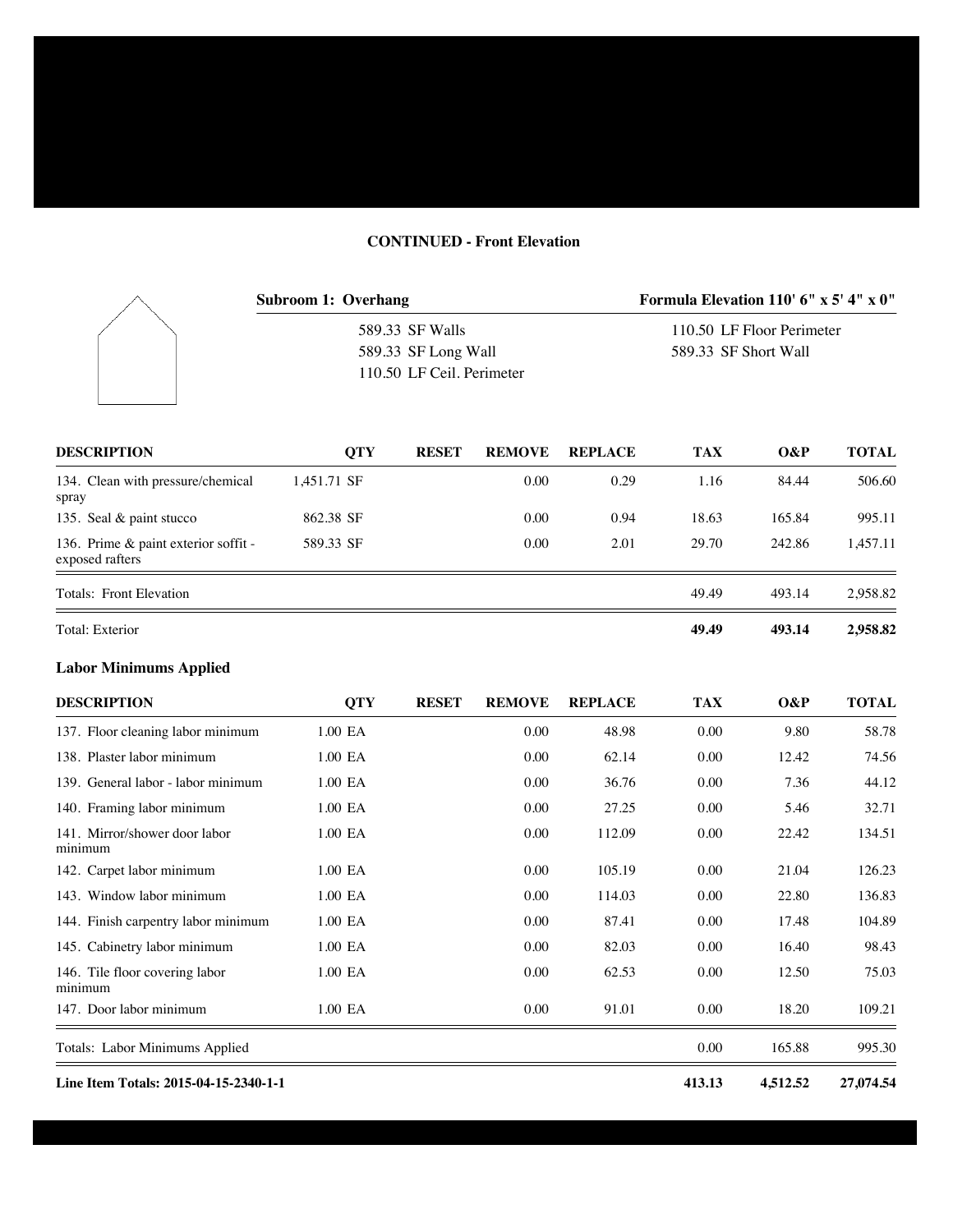| <b>Additional Charges</b>                    | <b>Charge</b> |
|----------------------------------------------|---------------|
| California Carpet Stewardship Assessment Fee | 1.35          |
| California Lumber Assessment Fee             | 0.22          |
| <b>Additional Charges Total</b>              | \$1.57        |

## **Grand Total Areas:**

|  | 3,100.83 SF Walls           | 1,387.27 SF Ceiling                   | 4,488.10 SF Walls and Ceiling |
|--|-----------------------------|---------------------------------------|-------------------------------|
|  | 1,288.90 SF Floor           | 143.21 SY Flooring                    | 560.63 LF Floor Perimeter     |
|  | 1,721.96 SF Long Wall       | 1,721.96 SF Short Wall                | 611.11 LF Ceil. Perimeter     |
|  | 1.288.90 Floor Area         | 1.407.39 Total Area                   | 1.658.83 Interior Wall Area   |
|  | 1,555.05 Exterior Wall Area | 319.33 Exterior Perimeter of<br>Walls |                               |
|  | 0.00 Surface Area           | 0.00 Number of Squares                | 0.00 Total Perimeter Length   |
|  | 0.00 Total Ridge Length     | 0.00 Total Hip Length                 |                               |
|  |                             |                                       |                               |

| Coverage | <b>Item Total</b> | %        | <b>ACV</b> Total | $\%$    |
|----------|-------------------|----------|------------------|---------|
| Building | 27,002.77         | 99.73%   | 27,004.66        | 99.73%  |
| Contents | 71.77             | $0.27\%$ | 71.77            | 0.27%   |
| Total    | 27.074.54         | 100.00%  | 27,076.43        | 100.00% |